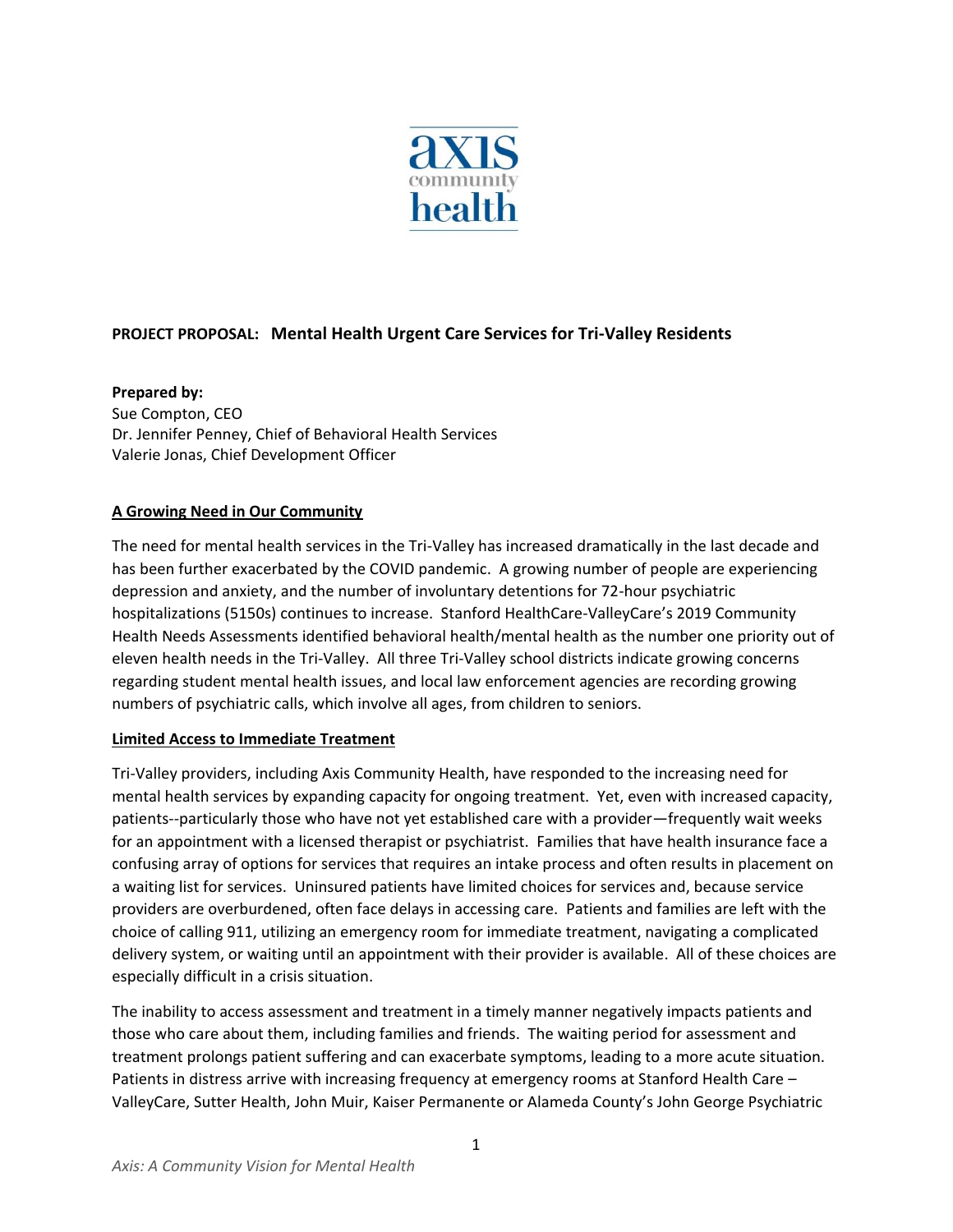Hospital—either voluntarily or involuntary (5150). Local law enforcement agencies are often involved as well, both in situations that could be handled effectively with a mental health professional or in more concerning situations in which the patient is combative or potentially a risk to others.

Once assessed in an emergency department setting, a lack of community-based resources often results in a challenge in connecting the patient and family with non-emergency room assessment, treatment and care coordination. The result is a significant gap in accessing continuing behavioral health care services. Those who reach out for assistance from law enforcement face the difficult choice of being 5150'd or having to seek help via local medical and social service entities – which can be especially problematic for issues that arise outside of standard business hours. Families are often left with the difficult choice of having their loved one sent to John George Hospital in San Leandro for a 72-hour hold or trying to manage the situation on their own. This type of situation is especially concerning for youth that are experiencing a psychiatric emergency, as parents must choose to have their child placed on a psychiatric hold at a site in Oakland – which can be additional trauma for the child – or they must try to handle the situation with little or no professional assistance.

As these scenarios demonstrate, the behavioral health care system is fragmented and siloed, and services are not interconnected. Patients arrive at care entry points that may not have the capability of coordinating with other available resources. This makes transitions from provider-to-provider and/or care level-to-care level difficult for patients and their families. This is especially challenging when patients are released from 72-hour holds and are not given resources for continuing care. Additionally, there is not an effective system for connecting patients and their families to resources to help guide and support them in achieving wellness.

Current resources in the Tri-Valley include an array of private providers who are affiliated with local hospitals and health plans. Axis Community Health is the predominant provider of counseling services for low income and uninsured Tri-Valley residents. There are also several smaller nonprofit agencies that provide limited services. Most providers – both private as well as nonprofit – have full caseloads. There are three additional nonprofit organizations that provide some support services, however, they are not providers of direct services.

#### **Proposal: Establishment of a Mental Health Urgent Care Center**

In response to these substantial gaps in access to care and coordinated support, Axis proposes an innovative solution: the creation of a Mental Health Urgent Care Center. This center will be available to all members of the community, regardless of income or insurance status. Individuals and families with urgent mental health needs will be able to call for same-day appointments. During the COVID pandemic, services will be provided via telehealth; long term plans would include a walk-in access point as well. The center will serve as a central entry point for assessment, triage, treatment, and care coordination for anyone seeking mental health treatment, **regardless of insurance type or status.** Like a medical urgent care setting, Axis MH Urgent Care will provide assessment and timely connection to services--in a setting that is less costly than an emergency department.

The MH Urgent Care staff will include a care coordinator, a licensed therapist, and an on-call psychiatrist. The service will be under the direction of Axis's Chief of Behavioral Health Services, who is a licensed psychologist. Staff will utilize mental health screening tools, conduct bio-psychosocial diagnostic assessments and provide brief counseling and trauma treatment. Psychiatric care will be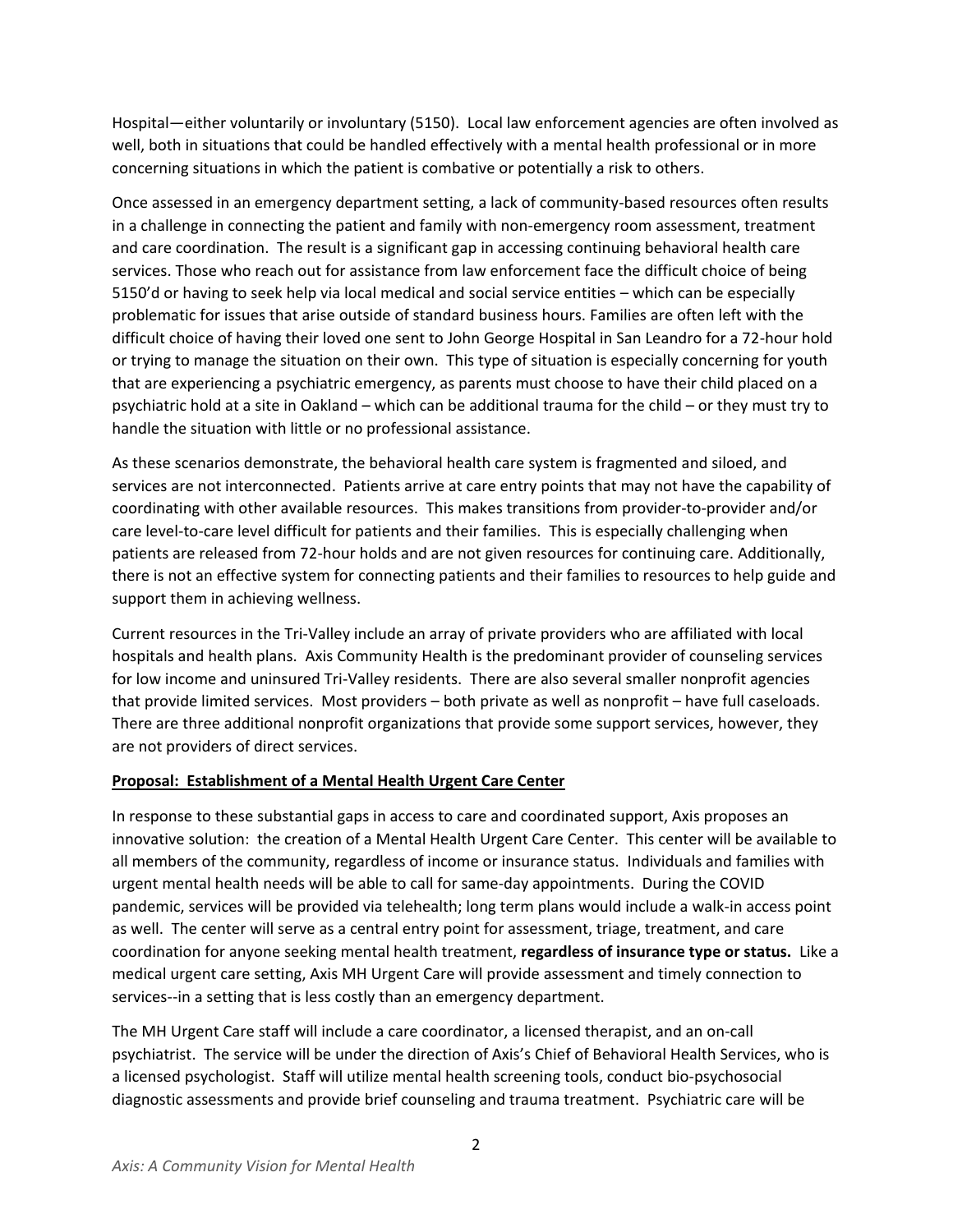provided via telehealth for patients that require medication management, and patients will be connected to an ongoing treatment provider that is appropriate to their needs. Like medical urgent care, staff will see patients with an immediate need, and assist in coordinating care that connects patients (and families) to ongoing care with a provider and behavioral health support resources.

Patients visiting the MH Urgent Care Center will be assessed to determine where their condition falls in the diagnostic range that includes: 1) mild to moderate, 2) moderate, or 3) severe. Typically, the majority of patients in a community setting are in the mild to moderate range. We anticipate that the majority of the patients that use the MH Urgent Care Center will be treatable at the site and/or via telehealth services. A small percentage (estimated at 5%) will require medication prior to being able to benefit from treatment. Under the guidance of the program's psychiatrist, these patients will be referred to higher levels of care.

Staff will have the ability to conduct assessments for patients presenting with suicidal ideation and will deescalate and avert 5150s when possible. Axis's behavioral health providers are experienced at intervening when suicidal thoughts are presented, and most often, following careful assessment and development of a safety plan, a 5150 can be avoided.

Many patients will require medication either right away or eventually. The psychiatrist will prescribe for patients enrolled in Medi-Cal plans; patients with other insurances will be referred to their providers for medication. Even for patients who are medication-resistant, which is frequently the case, a visit to the MH Urgent Care Center will help pave for the way for such intervention in the future.

Axis proposes piloting the MH Urgent Care model utilizing a telehealth model as well as at its site at W. Las Positas Blvd. in Pleasanton. In the initial pilot, hours will be 3:00 pm to 8:00 pm, Monday – Friday, but could be expanded, dependent upon funding availability and community need. Services would be available for ages 5 and above, and available to individuals, couples and families. This service would be available to anyone in the community, regardless of insurance type or lack of insurance. The MH Urgent Care Center would provide an estimated 15 - 20 care coordination visits per week, and an estimated 15 - 20 counseling visits per week. An estimated 500 unique patients would be served in year one, based upon 20 patients per week with an average of 3 – 6 visits per patient over the course of several weeks as they get situated with a provider for longer term care.

# **A New Community Resource**

During the planning phase, Axis will engage with key community agencies and organizations to get their input on developing and launching the MH Urgent Care Center. Once opened, Axis will publicize the MH Urgent Care Center throughout the community. In particular, Axis will outreach to community agencies and organizations that are frequently the first place a person having a mental or behavioral health difficulty contacts. These include: health providers, safety-net organizations, the faith community, NAMI, police departments, school personnel, and city personnel. Axis routinely receives calls from many of these entities seeking information on how to best assist individuals who contact them for help. An Axis MH Urgent Care Center would be the appropriate resource for all such inquiries.

# **Key Benefits of the MH Urgent Care Center**

Axis believes strongly that this new model of access could have significant benefits for patients and the health care system. Positive outcomes will include: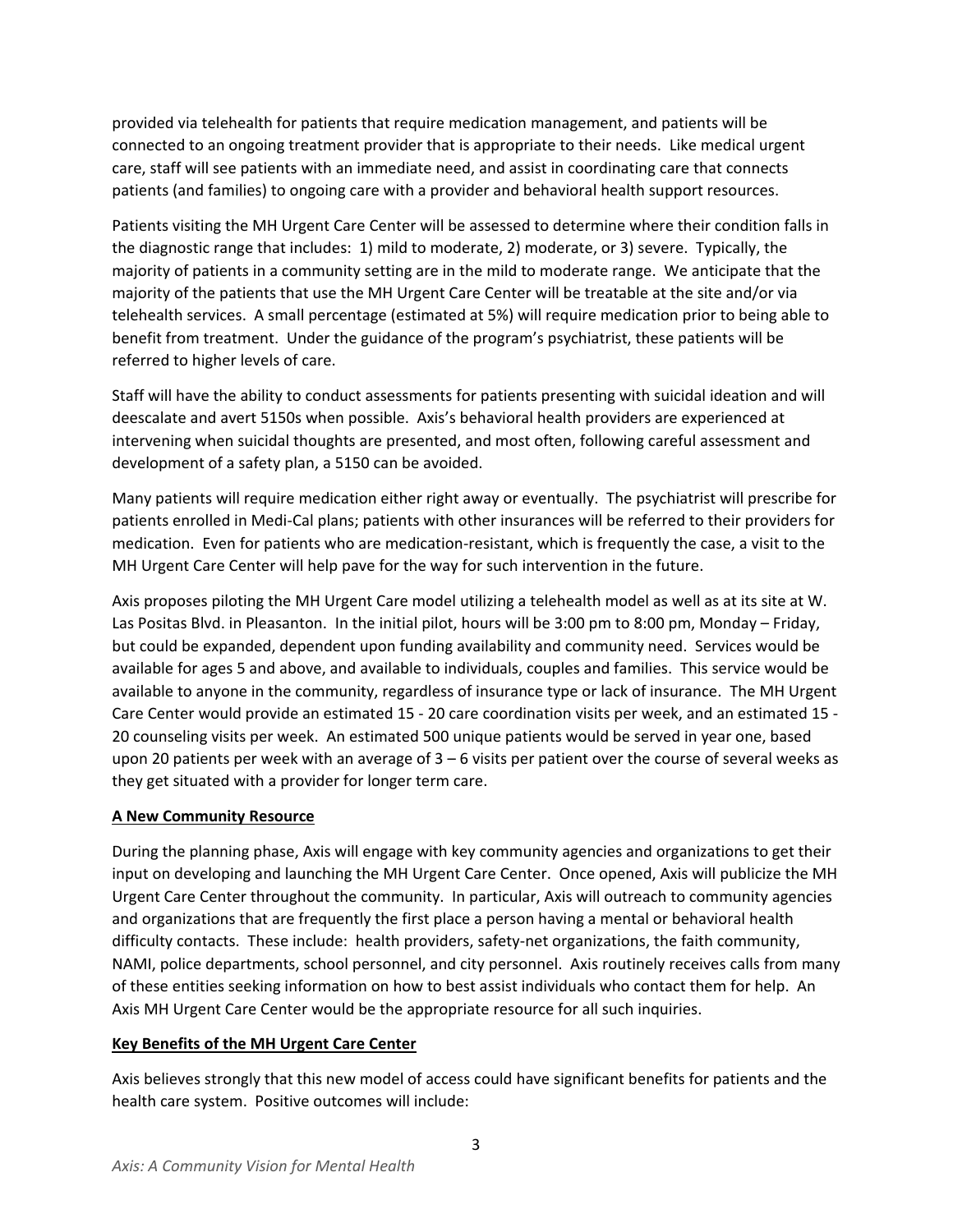- Reducing the number of emergency room visits for mental health needs
- Reducing the number of calls for assistance from law enforcement
- Reducing the number of involuntary psychiatric holds (5150s)
- Increasing willingness of individuals to access treatment because the burden of cost will be removed
- Increasing willingness of individuals to access treatment because the Care Coordinator will assist with connections to other needed resources
- Decreasing the amount of time individuals with a mental health need wait to access treatment
- Reducing stigma associated with accessing mental health care by providing mental health urgent care in a model that is similar to the medical urgent care model
- Reducing stigma by integrating MH Urgent Care Center services alongside other services at the Axis health center

Axis welcomes the opportunity to bring this bold, innovative MH Urgent Care Center service to our community. Given our mission of providing community health care and our non-profit status, Axis is uniquely positioned to address this gap in access to treatment. We believe partnering with Tri-Valley health entities seeking to effectuate a true advancement in access to mental health services by utilizing community benefit and other resources is a forward-thinking approach to the problem of immediate treatment for urgent mental health needs.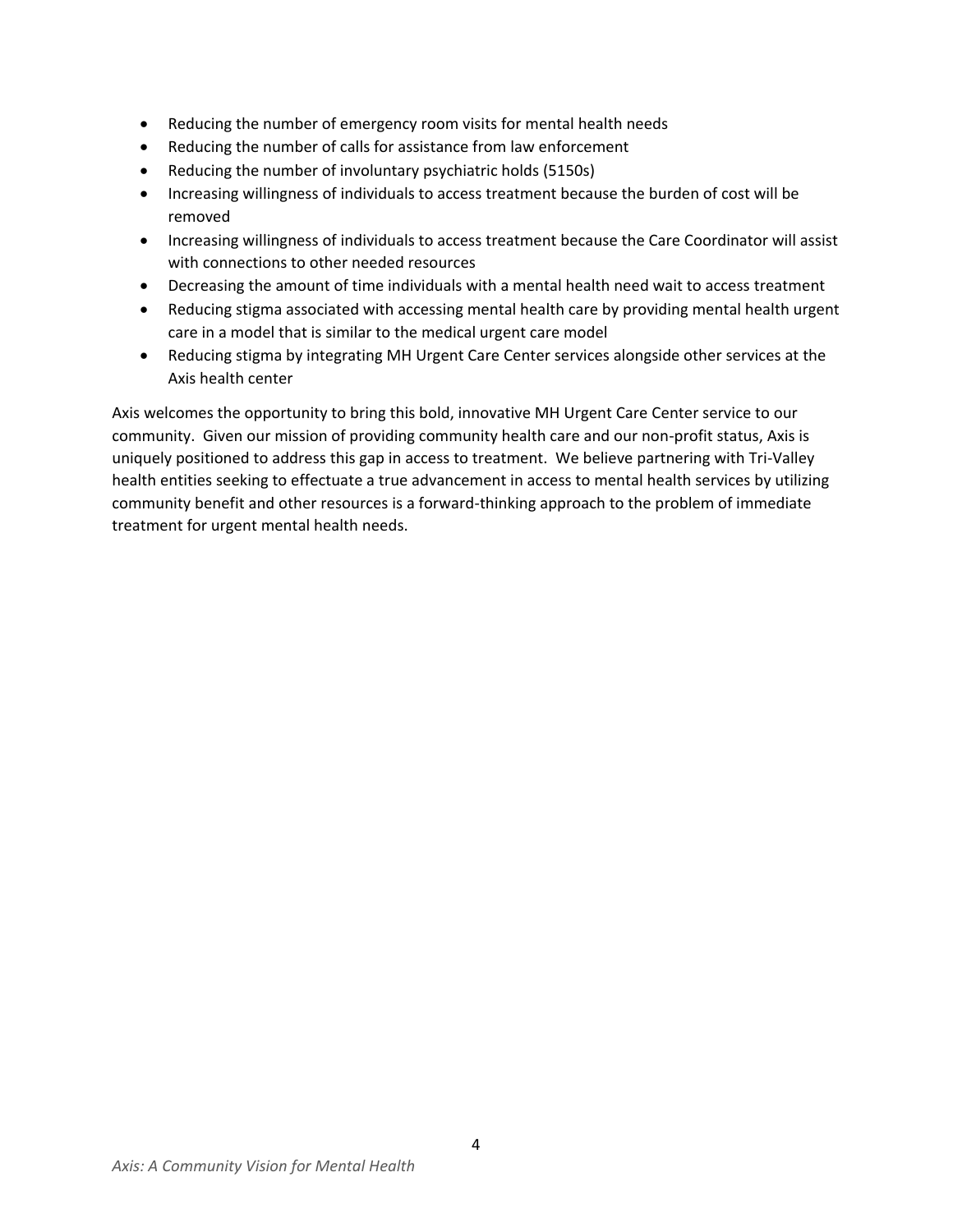#### **Proposed Project Timeline**

#### Months  $1 - 3$

- Meet with key community agencies/organizations for input
- Recruit and hire staff for the MH Urgent Care Center Pilot Project (Licensed Therapist, Care Coordinator)
- Engage telehealth psychiatric services
- Prepare policies and procedures for MH Urgent Care
- Prepare facility space for MH Urgent Care (Axis has existing space at its W. Las Positas Blvd. site which would be activated once COVID restrictions allow))
- Prepare and disseminate outreach materials for the MH Urgent Care Center in the community

# **Month 4**

• Open MH Urgent Care Center (telehealth services only pending re-opening of site based services, estimated late 2021)

# **Month 10 – 11**

• Complete pilot evaluation, to include analysis of patient data, patient outcomes and demand for services)

#### **Month 12**

• Explore option to increase service availability via additional staff and/or hours

# **Project Budget Year 1**

| Total project/year 1                                   | 277,126 * |
|--------------------------------------------------------|-----------|
| Project administration/overhead (10% of project costs) | 25,193    |
| Marketing activities and materials                     | 5,000     |
| Psychiatrist (on call consultant/8 hours/week)         | 70,000    |
| Operating expenses                                     |           |
| Total personnel                                        | 176,933   |
| Fringe benefits $@$ 24%                                | 34,245    |
| Sub total personnel                                    | 142,688   |
| Clinical supervision (0.05 FTE @ 52.00/hour)           | 5,408     |
| Care coordinator (1.0 FTE @ 30.00/hour)                | 62,400    |
| Licensed therapist (LCSW/PsyD) 0.75 FTE @ \$48.00/hour | 74,880    |
| Personnel                                              |           |

 **\*** Additional support from the cities of Pleasanton and Livermore will be sought